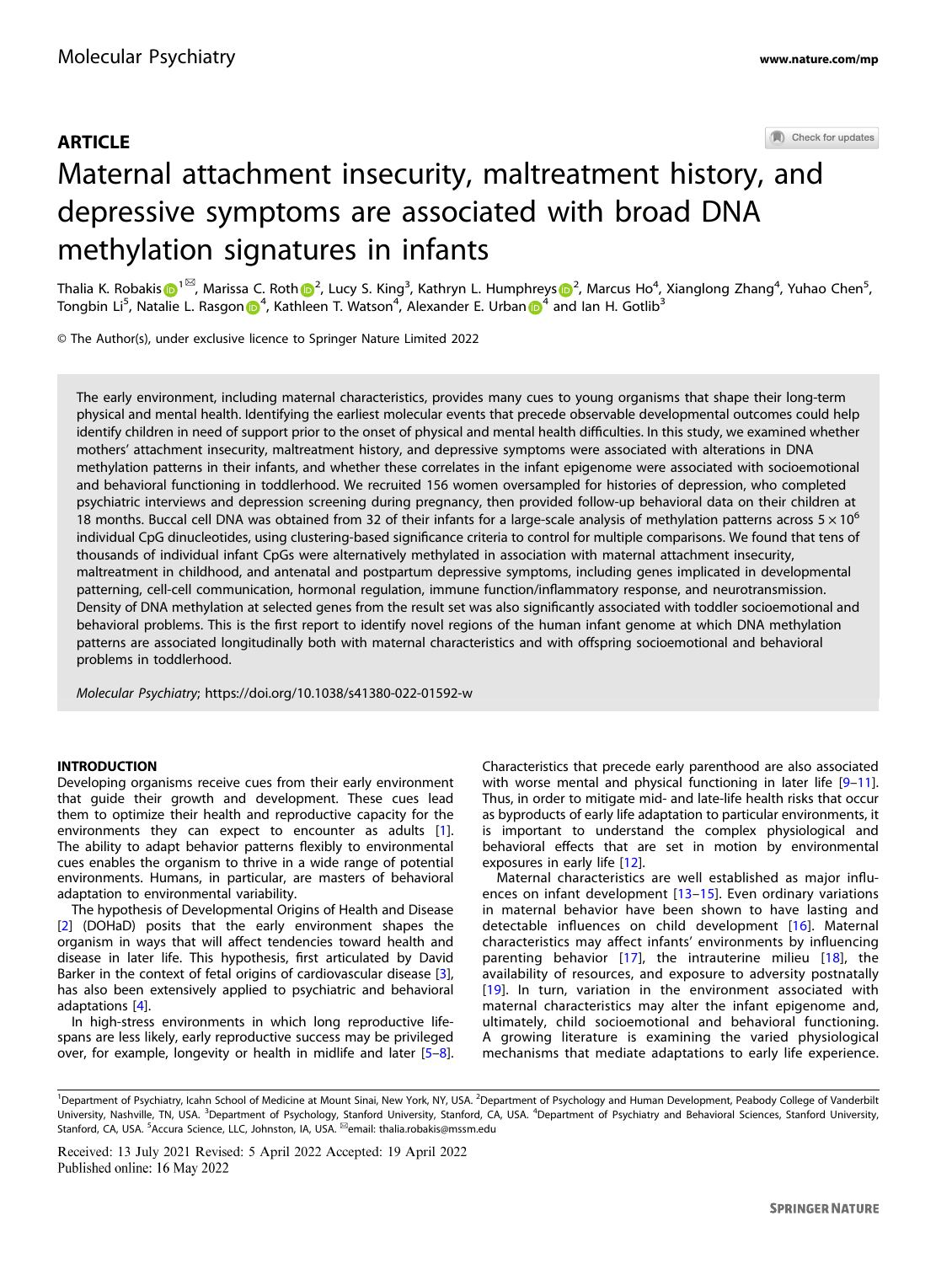Methylation of cytosine-guanine residues in nuclear DNA is one important mechanism through which aspects of the early environment can exert lasting effects on transcription, translation, and protein expression and, therefore, on individual personality and behavior [[20](#page-7-0)]. In the mid-2000s, researchers documented that DNA methylation of the glucocorticoid receptor in mice was both necessary and sufficient for the effects of maternal care in early life on adult behavioral patterns [[21](#page-7-0), [22](#page-7-0)]. This proof of principle provided the impetus for a broad array of investigations examining the role of epigenetic modifications to DNA during development in shaping health and behavioral outcomes by aspects of the early environment, including maternal behavior [\[23](#page-7-0)–[29\]](#page-8-0).

Maternal attachment style, maltreatment history, and depressive symptoms may combine to affect maternal behavior in ways that have the potential to shape offspring outcomes. Understanding the molecular processes that precede clinically observable offspring outcomes could facilitate the early identification of children at risk for adverse behavioral and physical development. Elucidating the relevant molecular events that mediate the association between the early environment and clinically observable outcomes could also guide the development of new approaches to early intervention.

We and others have shown that maternal attachment style, maltreatment history, and depressive symptoms are associated with detectable differences in preschooler behaviors, including increased frequency of both internalizing and externalizing behaviors [\[30](#page-8-0)–[34\]](#page-8-0). An important next step is to investigate whether there are molecular events that are detectable in infancy that could prefigure the development of risk for socioemotional and behavioral problems in young children.

In the present study, we use next-generation sequencing along with clustering-based significance criteria to control for multiple comparisons to investigate the associations of infant patterns of DNA methylation across five million CpGs with three selected maternal characteristics: attachment style, maltreatment history, and depressive symptoms. We sought to identify molecular pathways in infants that are epigenetically modulated in association with each of these maternal characteristics and to explore the overlap and divergence among these pathways. We hypothesized that genetic regions in which patterns of methylation are systematically associated with maternal attachment style, maltreatment history, and depressive symptoms could be identified in infants. We hypothesized further that DNA methylation patterns in these regions would also be associated with subsequent socioemotional and behavioral problems in toddlerhood.

# METHODS

# **Participants**

This study was approved by the Stanford University IRB for Human Subjects Research, and all study participants completed informed consent prior to study participation. Participants were a subset of mother-infant dyads who participated in a larger observational study (PI, IHG). The cohort was oversampled for mothers with histories of depression and maltreatment history. Inclusion criteria were that mothers were age at least 18 years, had uncomplicated singleton pregnancies, and were fluent in English. Exclusion criteria were multiple or highly medically complicated pregnancy or insufficient English to participate. One hundred fifty-six women provided clinical and behavioral data (behavioral cohort), and 32 infants provided buccal swabs (epigenetic subcohort). One mother who provided behavioral data, but not an epigenetic swab from her infant, reported taking an antidepressant medication in pregnancy (bupropion). Information on psychotherapeutic treatment was not obtained.

#### Measures

When they were between 16–35 weeks gestation, women participated in an in-person visit that included administration of the depression modules (i.e., past and current major depressive disorder) from the Structured Clinical Interview for DSM-5 Disorders [\[35](#page-8-0)] and assessment of antenatal depressive symptoms (EPDS) [[36\]](#page-8-0). At 6 months postpartum, mothers again completed the EPDS, a retrospective report of their history of childhood maltreatment using the Childhood Trauma Questionnaire (CTQ [[37\]](#page-8-0)), and attachment insecurity was assessed via the Attachment Style Question-naire (ASQ [\[38](#page-8-0)]). In addition, at this visit, a buccal swab (Mawi DNA Technologies) was collected from 32 of the infants for DNA analysis. When offspring were age 18 months, mothers reported on their socioemotional and behavioral problems using the Infant-Toddler Social-Emotional Assessment (ITSEA [\[39](#page-8-0)]).

The EPDS is a specialized self-report measure of depressive symptoms that is used for both screening and severity assessment in perinatal women and has been validated cross-culturally  $[40]$  $[40]$ . (Cronbach's alpha = 0.88.) The ASQ is a self-report measure of attachment style [[41,](#page-8-0) [42\]](#page-8-0) that has been used previously in pregnant women [[43\]](#page-8-0) and in the study of postpartum depression  $[44]$  $[44]$ . The ASO (alpha = 0.93) has five subscales. For this analysis, we computed an adjusted total attachment insecurity score in which the Confidence score was subtracted from the sum of the scores of the four other subscales, consistent with our previous work [[45,](#page-8-0) [46](#page-8-0)]. The CTQ [\[37](#page-8-0)] is a self-report measure that yields maltreatment severity scores across five categories of childhood maltreatment. For this analysis, we combined scores across each category of maltreatment to yield an index of total severity of childhood maltreatment for each participant. Alpha across all items was 0.96. The ITSEA  $[39]$  $[39]$  is a broadband measure that yields information about social-emotional and behavioral competencies and difficulties in young children between the ages of 12 and 36 months. In this study we analyzed eight subscales: aggression/defiance (alpha  $= 0.73$ ), activity/impulsivity (alpha = 0.57), depression/withdrawal (alpha = 0.71), general anxiety (alpha = 0.56), negative emotionality (alpha = 0.83), empathy (alpha = 0.73), social relatedness (alpha = 0.60), and imitation/ play (alpha  $= 0.65$ ). Data were managed using REDCap electronic data capture tools hosted at Stanford University [\[47](#page-8-0), [48\]](#page-8-0).

#### DNA methylation analysis

Genomic DNA was extracted from buccal swabs using the Blood & Tissue Culture DNA mini kit (Qiagen). Library construction was performed using SeqCap Epi Enrichment System (Roche), as previously described [\[46\]](#page-8-0). Buccal cells were chosen due to their better cell type purity and less divergent global epigenetic profile versus other commonly available peripheral tissues such as blood or saliva [[49](#page-8-0), [50](#page-8-0)].

Bisulfite converted libraries captured by SeqCap Epi CpGiant Probes kit (the size of target regions is 80.5 Mb with >5.5 million CpGs) of all the samples were sequenced at the Functional Genomics Facility (Stanford University) on Illumina HiSeq 4000 platform by  $2 \times 150$  paired-end sequencing with an average of 70 million reads generated for each sample. After trimming the adapters and low-quality ends by Cutadapt 51, the reads were mapped to human RefSeq genome hg19.

QC for the data was performed on the FASTQ data using FastQC1 (version 0.11.5). Low-quality bases were trimmed using Trimmomatic2 (version 0.33).

Trimmed reads were aligned to the human reference genome (hg19) using Bismark3 (version 0.14.5), and PCR duplicates were then removed using Bismark3 as well. The output SAM files were converted to BAM files and sorted using SAMtools4 (version 1.3.1).

CpG methylation calling for was carried out using function processBismarkAln() in R (version 3.2.2) package methylKit5 (version 0.99.2). Then, methylation densities at variant CpG loci (CpGs) for all 29 infants were merged together. CpGs located at ChrX and ChrY were removed from downstream analysis due to known association with child sex.

#### Statistical analysis

We developed a sliding-window based statistical analysis approach similar to the swDMR method previously described [\[51\]](#page-8-0), which we have detailed previously [[46\]](#page-8-0). The key difference is that instead of identifying regions (DMRs) differentially methylated between two groups of subjects, we identified methylation regions that are significantly associated with a continuous variable. Briefly, starting from each CpG locus, a window is defined if more than five CpGs are identified within a 1000 bp span. For each window identified, mean methylation density is calculated for each subject. Association analysis between each maternal characteristic and DNA methylation densities of infants is performed using linear regression, with adjustments for eight covariates. The multivariate regression model assumes a linear relationship between each of the independent variables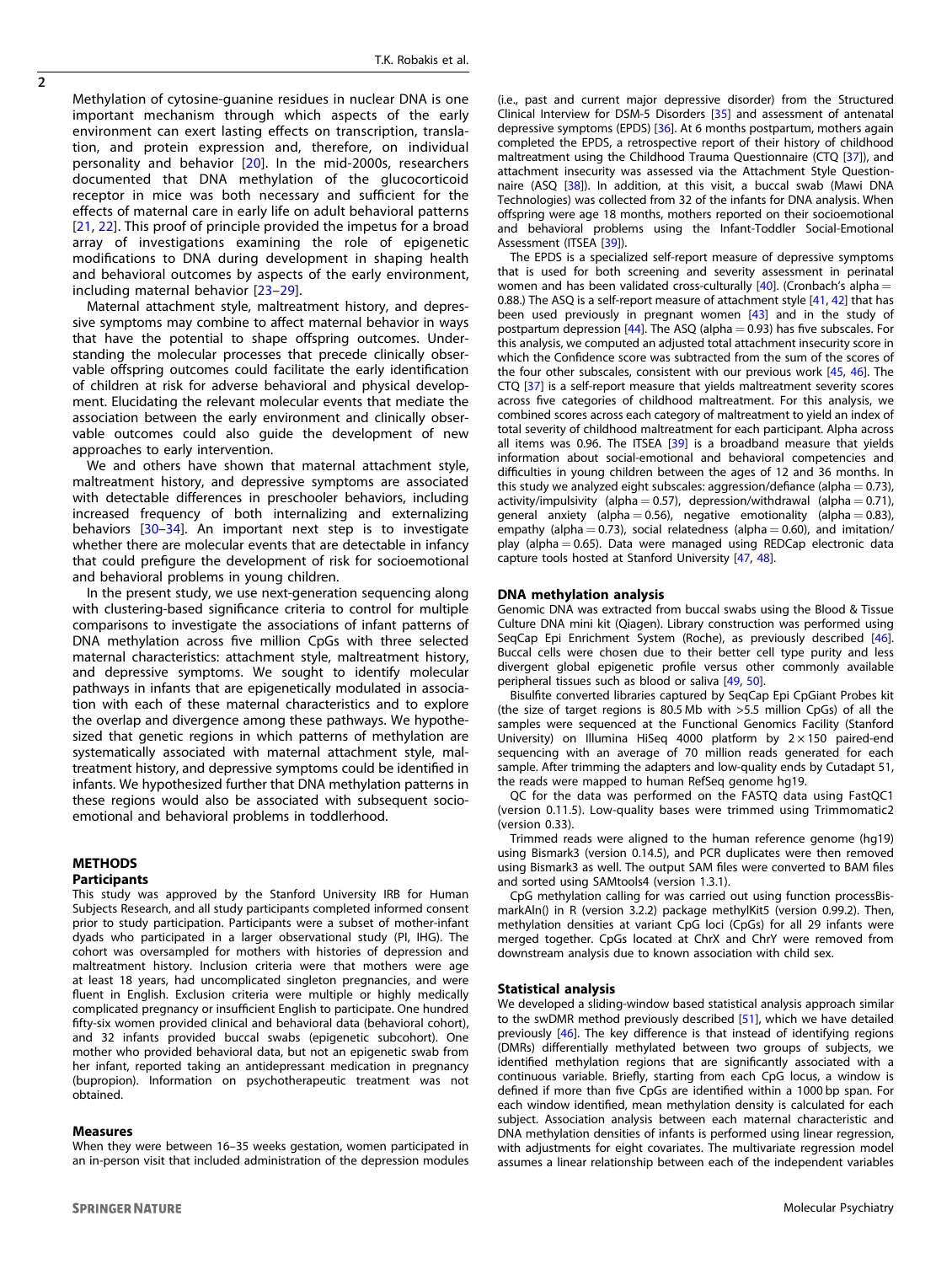3

(four maternal characteristics and eight covariates) and the dependent variables (methylation levels for infants). In statistical terms, the model is described as follows: methylation level  $\sim$  maternal clinical variable  $+$  age of child at time of swab  $+$  annual household income bracket  $+$  mother's level of education + gestational age at delivery + child sex + mother's age + mother's smoking status + child race. The Benjamini–Hochberg  $[52]$  $[52]$ method is then applied to calculate false discovery rates (FDRs) based on the  $p$  values, with cutoff FDR = 0.05. Significant regions are extended by merging overlapping CpGs among nearby windows. The  $p$  values and FDRs are then re-calculated to select new windows. This process is repeated iteratively until no neighboring significant regions within a 100 bp distance can be merged.

# Molecular function classification

The online molecular function classification tool Panther [\[53](#page-8-0)] was used to explore the molecular function classifications for the obtained results.

# Association of maternal characteristics with toddler behavioral outcomes

We computed Pearson correlations between each of the four maternal characteristics (childhood maltreatment, attachment insecurity, and antenatal and postpartum depressive symptoms) and each of the eight subscales of the ITSEA (aggression/defiance, activity/impulsivity, depression/withdrawal, general anxiety, negative emotionality, empathy, social relatedness, and imitation/play). We applied Bonferroni correction to the 32 tests.

# Association of methylation density in selected candidate genes with toddler behavioral outcomes

In an additional exploratory analysis, two candidate genes were selected as putative intermediary variables to determine whether the infant DNA methylation signatures that were associated with maternal characteristics are also related to toddler behavior at 18 months. The Wnt pathway was selected for attention because it had the largest number of associated results for all of the tested maternal characteristics. Of all results matched to this pathway, two individual genes, GNG8 and NFATC1, contained regions alternatively methylated in association with all tested maternal characteristics. Therefore, these two genes were selected as candidate intermediary variables and assessed for associations with toddler behavioral outcomes using Pearson correlations. The three subscales of the ITSEA that were associated most strongly with each of the three tested maternal characteristics were selected as the dependent variables. Statistical correction by the method of Cheverud [[54\]](#page-8-0) was conducted using SPSS Statistics 27.

# RESULTS

# Sample demographics

The demographics of the sample reflect those of the San Francisco Bay Area's Peninsula region, with an overrepresentation of highly educated individuals and persons of Asian descent and an underrepresentation of persons of African descent compared to the U.S. as a whole. The majority of mothers were employed. Half of the sample had histories of depressive disorders, but only two women met the criteria for depression at the 6-month postpartum timepoint (Table 1).

# Number of results

We identified many thousands of regions of DNA that were alternatively methylated in infants in association with each of the maternal characteristics (Table 1). The majority of the hits were in noncoding regions, with promoter sites being the next most common after intronic and intergenic regions. See Supplementary Table 1 for the full gene list identified.

# Molecular pathways identified

We used Panther [\[53\]](#page-8-0) to identify molecular pathways represented by the coding regions we identified. Pathways with functions in neurodevelopment, signaling, cell-cell communication, and inflammation were prominently represented (Table [2\)](#page-3-0).

|                                        | <b>Epigenetic sample</b> |               |                                                          |           |
|----------------------------------------|--------------------------|---------------|----------------------------------------------------------|-----------|
| <b>Behavioral sample</b>               |                          |               | Mean                                                     | <b>SD</b> |
| Mean                                   | <b>SD</b>                |               |                                                          |           |
| Mother's age                           | 31.39                    | 5.26          | 33.21                                                    | 4.73      |
| Mother's parity                        | 0.90                     | 0.98          | 1.24                                                     | 0.94      |
| Maternal depression                    |                          |               |                                                          |           |
| EPDS in pregnancy                      | 7.90                     | 6.34          | 6.98                                                     | 5.38      |
| EPDS at 6 months                       | 7.06                     | 5.38          | 6.60                                                     | 5.12      |
| postpartum                             |                          |               |                                                          |           |
|                                        | $\boldsymbol{N}$         | $\frac{9}{6}$ | N                                                        | $\%$      |
| Mother's race                          |                          |               |                                                          |           |
| White Non-Hispanic                     | 16                       | 51.61         | 76                                                       | 51.01     |
| Hispanic                               | 5                        | 25.81         | 20                                                       | 13.42     |
| <b>Black or Af-Am</b>                  | $\mathbf{1}$             | 3.23          | $\overline{4}$                                           | 2.68      |
| Asian                                  | 8                        | 25.81         | 40                                                       | 26.85     |
| Pacific Islander                       | $\mathbf 0$              | $\Omega$      | 3                                                        | 2.01      |
| Other                                  | 1                        | 3.23          | 6                                                        | 4.03      |
| Child's race                           |                          |               |                                                          |           |
| White Non-Hispanic                     | 15                       | 53.57         | 71                                                       | 48.63     |
| Hispanic                               | 5                        | 17.86         | 25                                                       | 17.12     |
| Black or Af-Am                         | 1                        | 3.57          | 3                                                        | 2.05      |
| Asian                                  | 5                        | 17.86         | 28                                                       | 19.18     |
| Pacific Islander                       | $\mathbf 0$              | 0             | 1                                                        | 0.68      |
| Other                                  | $\overline{2}$           | 7.14          | 18                                                       | 12.33     |
| Child sex                              |                          |               |                                                          |           |
| Male                                   | 14                       | 45.16         | 71                                                       | 47.97     |
| Female                                 | 17                       | 54.84         | 77                                                       | 52.03     |
| Mother's employment                    |                          |               |                                                          |           |
| Homemaker                              | $\overline{7}$           | 22.58         | 27                                                       | 18.12     |
| Employed for wages                     | 18                       | 58.07         | 87                                                       | 58.39     |
| Self-employed                          | $\overline{2}$           | 6.45          | 13                                                       | 8.72      |
| Unemployed                             | $\overline{2}$           | 6.45          | 14                                                       | 9.40      |
| Other                                  | $\overline{2}$           | 6.45          | 8                                                        | 5.37      |
| Mother's level of education<br>Some HS | 1                        | 3.23          | $\mathbf{1}$                                             | 0.67      |
|                                        | $\mathbf 0$              | 0             | $\Omega$                                                 | 0         |
| HS degree<br>Some college              | 3                        | 9.68          | 11                                                       | 7.38      |
| Associate's/technical                  | 3                        | 9.68          | $\overline{7}$                                           | 4.70      |
| <b>Bachelor's</b>                      | 8                        | 25.81         | 47                                                       | 31.54     |
| Graduate                               | 16                       | 51.61         | 83                                                       | 55.70     |
| Mother's history of depression         |                          |               |                                                          |           |
| Yes                                    | 16                       | 51.61         | 48                                                       | 37.5      |
| <b>No</b>                              | 15                       | 48.39         | 80                                                       | 62.5      |
| Mother depressed at 6-month follow-up  |                          |               |                                                          |           |
| Yes                                    | $\overline{2}$           | 6.45          | 17                                                       | 11.81     |
| <b>No</b>                              | 29                       | 93.54         | 127                                                      | 88.19     |
|                                        |                          |               |                                                          |           |
| <b>Mother's characteristic</b>         |                          |               | <b>Alternatively methylated</b><br>regions in infant DNA |           |
| Maternal history of maltreatment (CTQ) |                          | 16,185        |                                                          |           |
| Maternal attachment insecurity (ASQ)   |                          | 11,176        |                                                          |           |
| Pregnancy depressive symptoms (EPDS)   |                          | 19,348        |                                                          |           |
| Postpartum depressive symptoms (EPDS)  |                          | 16.150        |                                                          |           |

Total Ns are 31 for the epigenetic sample and 156 for the behavioral sample. Columns do not all sum to overall N because of individual-level missing data in some categories.

Overlap among the pathways associated with each maternal characteristic was high, mirroring the generally highly significant associations among each of these variables that are observed clinically [\[45,](#page-8-0) [46\]](#page-8-0). Of 160 pathways identified in infants (see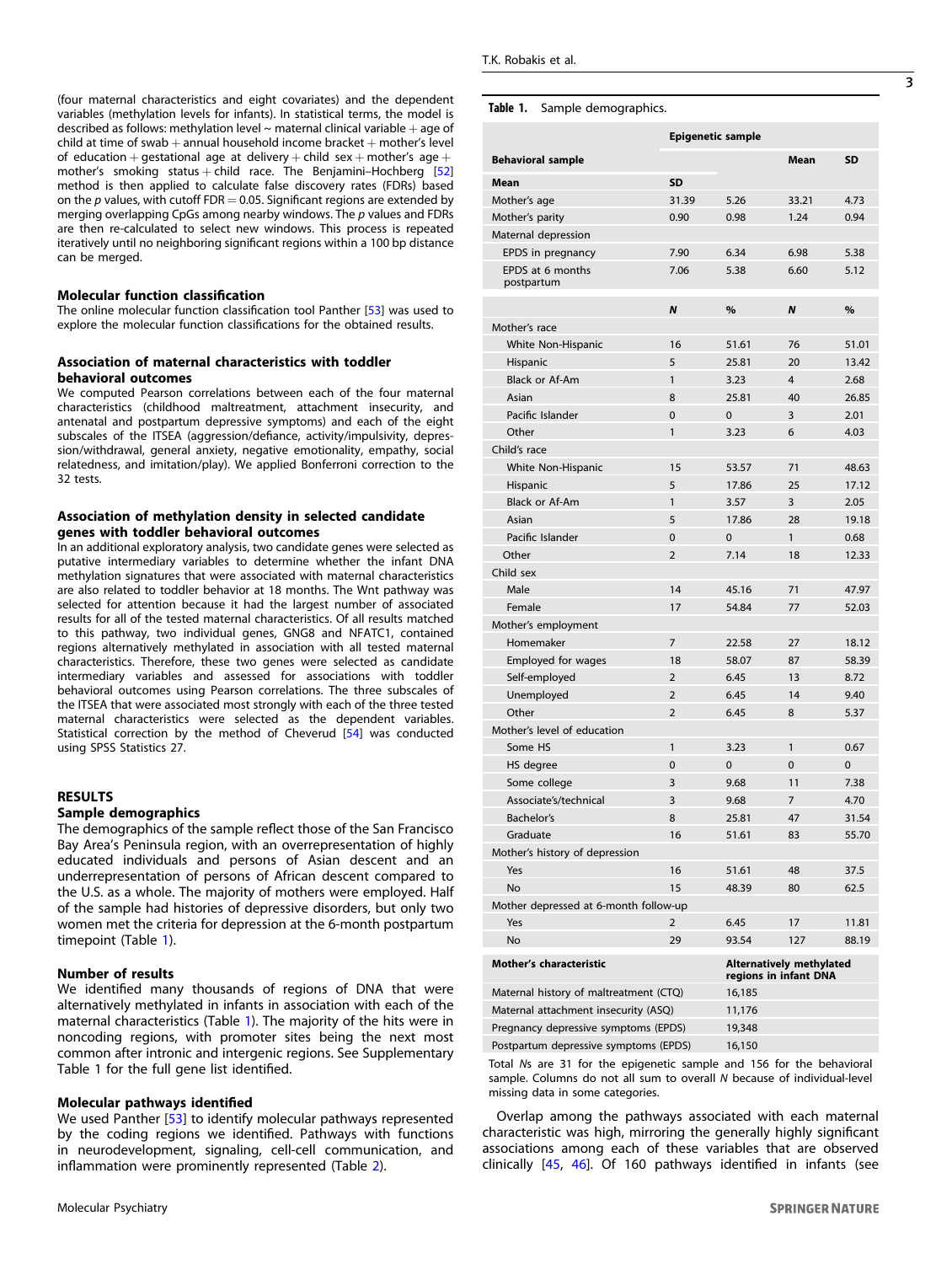| Table 2.                                                                            |                |            |                      | Top ten biological pathways with components alternatively methylated in infant DNA in association with each matemal clinical variable. |                 |            |                      |                                                                                 |               |            |                      |                                                                                 |       |            |                 |
|-------------------------------------------------------------------------------------|----------------|------------|----------------------|----------------------------------------------------------------------------------------------------------------------------------------|-----------------|------------|----------------------|---------------------------------------------------------------------------------|---------------|------------|----------------------|---------------------------------------------------------------------------------|-------|------------|-----------------|
| CTQ 152 total<br>pathways                                                           | Genes          | %<br>genes | %<br>pathway<br>hits | ASQ 143 total<br>pathways                                                                                                              | Genes           | %<br>genes | %<br>pathway<br>hits | Preg EPDS 148<br>total pathways                                                 | Genes         | %<br>genes | %<br>pathway<br>hits | Postpart EPDS<br>pathways<br>144 total                                          | Genes | genes<br>೩ | pathway<br>hits |
| Wnt signaling<br>pathway                                                            | 127            | 2.1%       | 5.6%                 | Wnt signaling<br>pathway                                                                                                               | 89              | 1.9%       | 5.0%                 | Wnt signaling<br>pathway                                                        | 127           | 2.0%       | 5.0%                 | Wnt signaling<br>pathway                                                        | 131   | 2.2%       | 5.9%            |
| releasing hormone<br>receptor pathway<br>Gonadotropin-                              | 98             | 1.6%       | 4.3%                 | releasing hormone<br>receptor pathway<br>Gonadotropin-                                                                                 | 76              | 1.6%       | 4.2%                 | eceptor pathway<br>Gonadotropin-<br>hormone<br>releasing                        | 110           | 1.7%       | 4.3%                 | eceptor pathway<br>Gonadotropin-<br>hormone<br>releasing                        | 5     | 1.5%       | 4.1%            |
| cytokine signaling<br>chemokine and<br>Inflammation<br>mediated by<br>pathway       | 87             | 1.4%       | 3.8%                 | cytokine signaling<br>chemokine and<br>Inflammation<br>mediated by<br>pathway                                                          | 68              | 1.4%       | 3.8%                 | Integrin signalling<br>pathway                                                  | 50            | 1.5%       | 3.8%                 | Integrin signalling<br>pathway                                                  | 90    | 1.5%       | 4.0%            |
| Integrin signalling<br>pathway                                                      | 79             | 1.3%       | 3.5%                 | Integrin signalling<br>pathway                                                                                                         | 56              | 1.2%       | 3.1%                 | chemokine and<br>nflammation<br>mediated by<br>signaling<br>cytokine<br>pathway | 92            | 1.4%       | 3.6%                 | chemokine and<br>nflammation<br>mediated by<br>signaling<br>cytokine<br>pathway | 28    | 1.4%       | 3.9%            |
| Cadherin signaling<br>pathway                                                       | $\overline{2}$ | 1.2%       | 3.1%                 | Angiogenesis                                                                                                                           | 54              | 1.1%       | 3.0%                 | Angiogenesis                                                                    | 79            | 1.2%       | 3.1%                 | Angiogenesis                                                                    | 72    | 1.2%       | 3.2%            |
| Angiogenesis                                                                        | 68             | 1.1%       | 3.0%                 | protein signaling-Gi<br>alpha and Gs alpha<br>mediated pathway<br>Heterotrimeric G-                                                    | 52              | 1.1%       | 2.9%                 | CCKR signaling<br>map                                                           | 73            | 1.1%       | 2.9%                 | CCKR signaling<br>map                                                           | 67    | 1.1%       | 3.0%            |
| CCKR signaling<br>map                                                               | 65             | 1.1%       | 2.9%                 | Cadherin signaling<br>pathway                                                                                                          | 49              | 1.0%       | 2.7%                 | Huntington<br>disease                                                           | 66            | 1.0%       | 2.6%                 | Cadherin<br>signaling<br>pathway                                                | 67    | 1.1%       | 3.0%            |
| Huntington disease                                                                  | 63             | 1.0%       | 2.8%                 | Huntington disease                                                                                                                     | 48              | 1.0%       | 2.7%                 | EGF receptor<br>signaling<br>pathway                                            | $\mathcal{L}$ | 1.0%       | 2.5%                 | Huntington<br>disease                                                           | 60    | 1.0%       | 2.7%            |
| alpha and Gs alpha<br>protein signaling-Gi<br>mediated pathway<br>Heterotrimeric G- | 58             | 1.0%       | 2.5%                 | CCKR signaling<br>map                                                                                                                  | 46              | 1.0%       | 2.6%                 | PDGF signaling<br>pathway                                                       | 63            | 1.0%       | 2.5%                 | disease-presenilin<br>Alzheimer<br>pathway                                      | 57    | 0.9%       | 2.5%            |
| presenilin pathway<br>Alzheimer disease-                                            | 48             | 0.8%       | 2.1%                 | EGF receptor<br>signaling pathway                                                                                                      | $\overline{40}$ | 0.8%       | 2.2%                 | Cadherin<br>signaling<br>pathway                                                | 61            | 0.9%       | 2.4%                 | PDGF signaling<br>pathway                                                       | 55    | 0.9%       | 2.5%            |

<span id="page-3-0"></span>4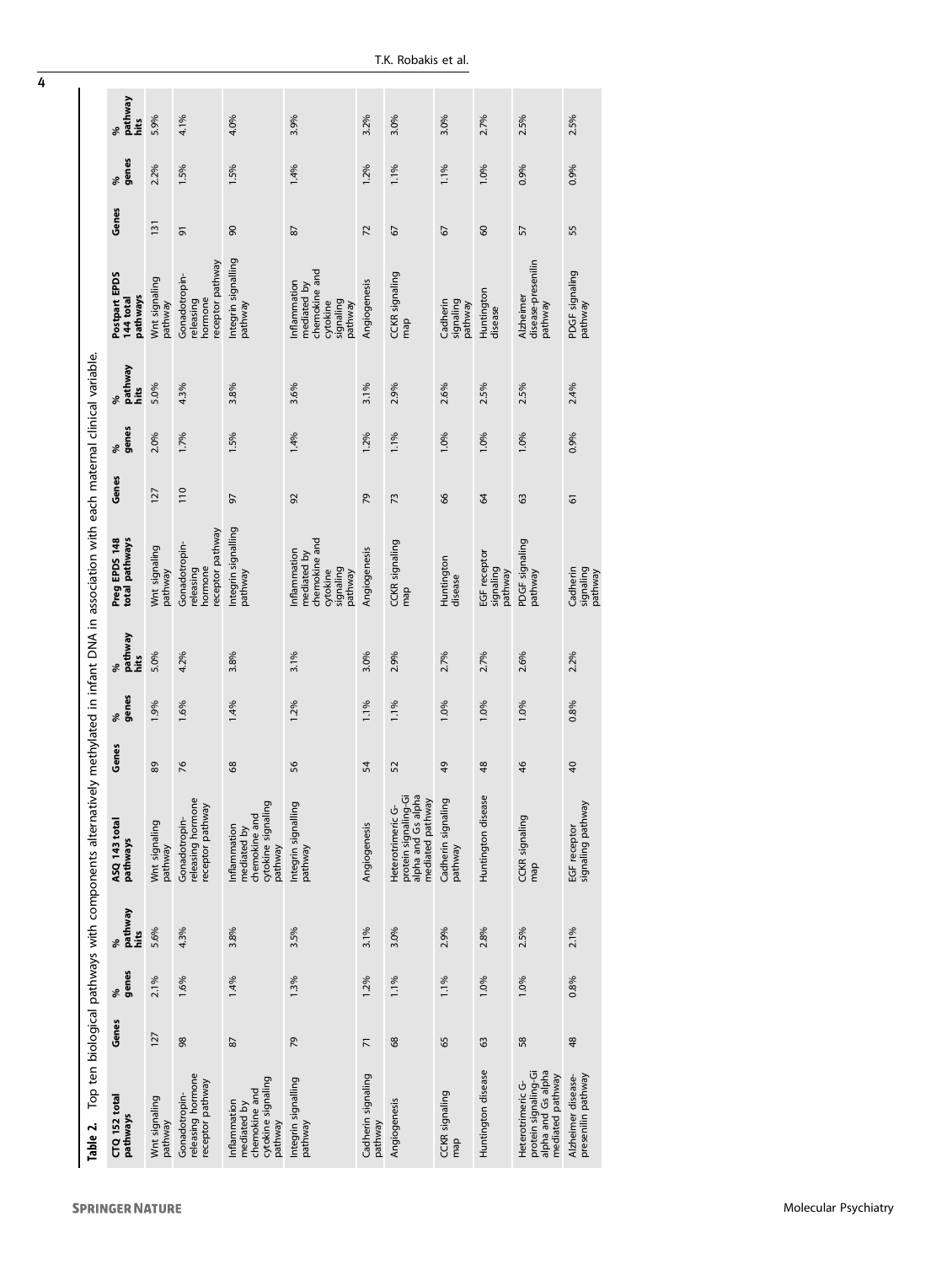<span id="page-4-0"></span>

Fig. 1 Overlap among biological pathways with components alternatively methylated in infants in association with each maternal variable. The vast majority of pathways are affected in all four conditions. Maternal childhood maltreatment (CTQ) has the most unique pathways not associated with the other variables (7). Pathways altered in association with maternal attachment insecurity (ASQ) and depressive symptoms (EPDS in pregnancy or postpartum) are more overlapping (2 pathways in ASQ but not EPDS, 4 pathways in EPDS but not ASQ). [http://bioinformatics.psb.ugent.be/webtools/](http://bioinformatics.psb.ugent.be/webtools/Venn/) [Venn/](http://bioinformatics.psb.ugent.be/webtools/Venn/).

Supplementary Table 2 for full pathway list), 132 contained components that were alternatively methylated in association with all three maternal characteristics (Fig. 1).

## Toddler behavioral outcomes

Offspring socioemotional and behavioral problems in toddlerhood were associated with maternal attachment insecurity, maltreatment history, and depressive symptoms in pregnancy and postpartum (Fig. 2). Five of eight ITSEA subscales were associated with maternal postnatal depressive symptoms; six were associated with maternal attachment insecurity; and one was associated with maternal childhood maltreatment history ( $p < 0.05$ ). Associations of maternal postpartum depressive symptoms with one ITSEA subscale (aggression) and of maternal attachment insecurity with three ITSEA subscales (aggression, negative emotion, and play) survived Bonferroni correction ( $p < 0.0016$ ).

Maternal attachment insecurity and maternal postnatal depressive symptoms were associated with similar child socioemotional and behavioral problems in toddlers: both maternal characteristics demonstrated strong positive associations with child aggression and negative emotionality. In contrast, maternal history of childhood maltreatment showed only a weak positive association with toddler empathy that did not survive Bonferroni correction. Our results reflect those of many previous investigators in this area [\[55](#page-8-0)–[60](#page-8-0)] but provided guidance for our candidate-gene investigation below.

# Association of methylation density in selected candidate genes with toddler behavioral outcomes

We conducted an exploratory candidate-gene analysis to determine whether the infant DNA methylation signatures that were associated with maternal characteristics were also associated with toddler behavior at 18 months. Results associated with the Wnt pathway were chosen as a source of the candidate genes. Two individual genes, GNG8 and NFATC1, were selected as candidate intermediary variables (see Methods) and were assessed for associations with toddler behavioral outcomes. The three subscales of the ITSEA that were associated most strongly with each of the three tested maternal characteristics (Fig. 2) were selected as the dependent variables.

GNG8 included three regions that showed associations of methylation density with one or more maternal characteristics, and NFATC1 included 42 such regions, 8 of which were discarded for insufficient sequencing coverage. Two of the three GNG8 regions



Fig. 2 Radar plot of maternal variable: child outcomes. ITSEA (18 months age,  $N = 156$ ). Maternal attachment insecurity and depressive symptoms postpartum are associated with toddler negative emotion and aggression. Effect magnitudes shown as absolute values for easier comparison. Signs of the associations between maternal attachment insecurity and pregnancy depression with toddler social and play were negative; all others were positive.  $**p* < 0.05; ***p* < 0.01; ****p* < 0.001.$ 

were correlated with the measure of toddler empathy ( $p \le 0.05$ ). Five of the 34 NFATC1 regions were correlated with toddler aggression, negative emotion, or both ( $p \le 0.05$ ). Multiple hypothesis correction was carried out following the method of Cheverud [\[52\]](#page-8-0). After correction, one of the GNG8 regions and one of the NFATC1 regions remained significant (Table [3\)](#page-5-0). We did not conduct mediation tests as we did not expect that two selected genes out of thousands of potentially relevant candidates would carry statistically meaningful mediation.

#### **DISCUSSION**

Maternal attachment style, maltreatment history, and depressive symptoms all have the potential to affect the environment and, thus, the behavioral and physiological development of offspring. The molecular pathways by which these effects are transduced are not yet fully understood. Alteration of patterns of gene expression by environmental influences may be carried out in part by methylation of relevant regions of the genome; thus, identifying regions of the genome in which DNA methylation is associated with the factors of interest may yield clues to the biological pathways involved.

In this study we show that maternal attachment style, maltreatment history, and depressive symptoms are each associated with broad and overlapping peripheral DNA methylation signatures in women's 6-month-old infants, as well as with socioemotional and behavioral outcomes in toddlerhood. Consistent with the fact that these maternal characteristics are associated with overlapping socioemotional and behavioral outcomes in offspring, they affect epigenetic regulation of many of the same genes and pathways in infants. Most prominently represented among the results were pathways involved with cell-cell communication, developmental patterning, growth, immune function/inflammatory response, and neurotransmission. Several of the most highly represented pathways have been identified in other studies of DNA methylation and early care experiences, including Wnt-β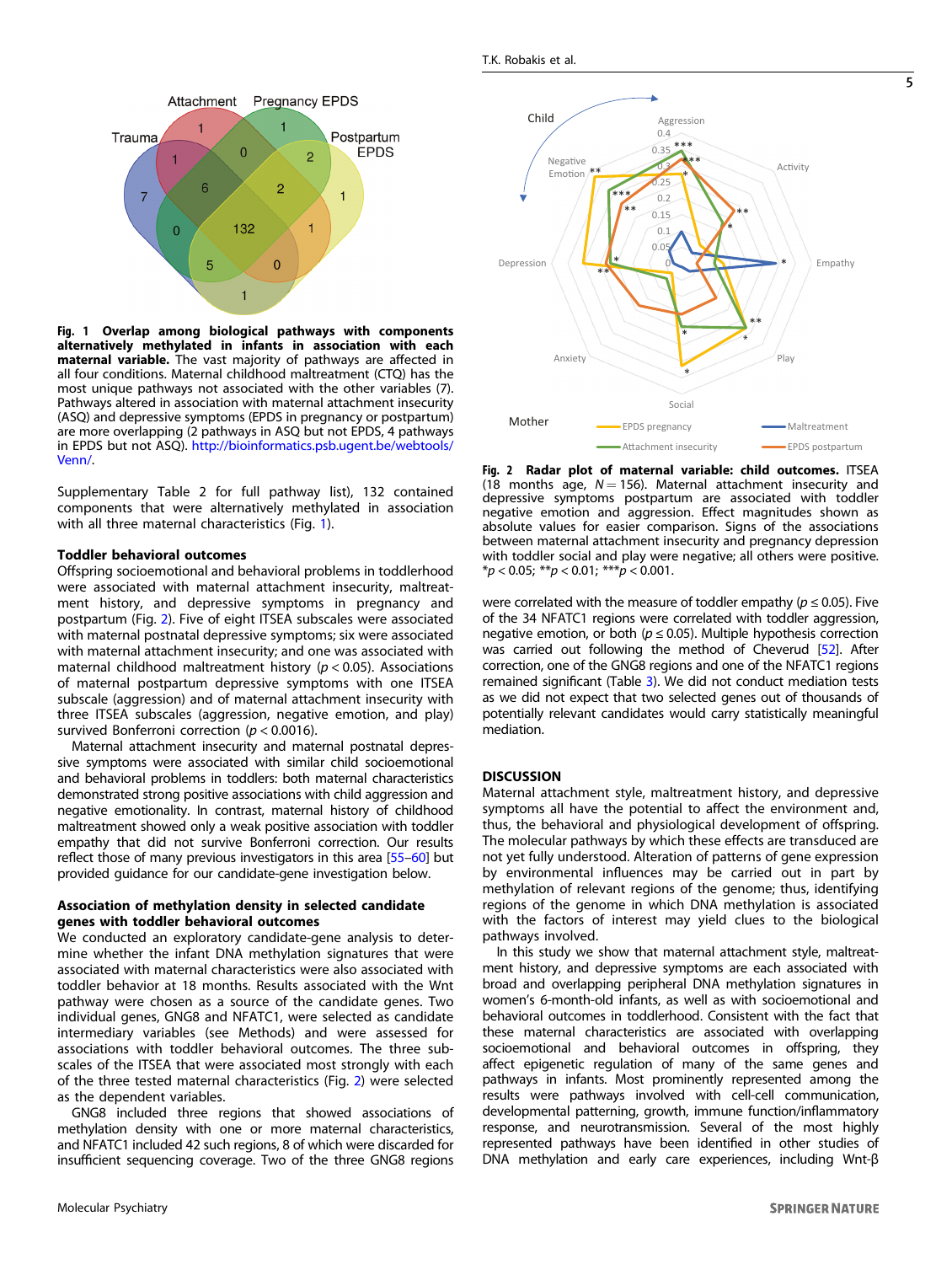<span id="page-5-0"></span>

| <b>ITSEA</b> empathy                                                                                                                                                                          |                        | Mean GNG8<br>region 1 | Mean GNG8<br>region 2 | <b>Mean GNG8</b><br>region 3 | <b>Mean NFATC1</b><br>region 1 | <b>Mean NFATC1</b><br>region 10 | <b>Mean NFATC1</b><br>region 19 | Mean NFATC1<br>region 25 |
|-----------------------------------------------------------------------------------------------------------------------------------------------------------------------------------------------|------------------------|-----------------------|-----------------------|------------------------------|--------------------------------|---------------------------------|---------------------------------|--------------------------|
|                                                                                                                                                                                               | correlation<br>Pearson | $0.512**$             | 0.354                 | $-0.416*$                    | $-0.270$                       | 0.048                           | 0.114                           | $-0.109$                 |
|                                                                                                                                                                                               | p value                | 0.005                 | 0.065                 | 0.028                        | 0.191                          | 0.814                           | 0.572                           | 0.588                    |
| <b>ITSEA</b> aggression                                                                                                                                                                       | correlation<br>Pearson | $-0.194$              | $-0.198$              | 0.111                        | $0.393*$                       | $-0.374*$                       | $-0.281$                        | $0.406*$                 |
|                                                                                                                                                                                               | p value                | 0.314                 | 0.304                 | 0.566                        | 0.047                          | 0.050                           | 0.147                           | 0.032                    |
| <b>ITSEA</b> negative<br>emotion                                                                                                                                                              | correlation<br>Pearson | $-0.177$              | $-0.234$              | 0.332                        | $0.502***$                     | $-0.331$                        | $-0.414*$                       | $0.394*$                 |
|                                                                                                                                                                                               | p value                | 0.359                 | 0.221                 | 0.079                        | 0.009                          | 0.086                           | 0.029                           | 0.038                    |
| Results passing correction for multiple hypotheses are underlined.<br>Uncorrected results are starred (* $p \le 0.05$ ; ** $p \le 0.01$ )<br>TSEA Infant-Toddler Social Emotional Assessment. |                        |                       |                       |                              |                                |                                 |                                 |                          |

catenin signaling [\[61](#page-8-0)], gonadotropin-gonadal steroid pathways [\[63](#page-8-0)], and immune function [\[62](#page-8-0)].

Some of these pathways may be of direct functional consequence in the sampled tissue—buccal epithelial cells [[64](#page-8-0)]—particularly those pathways involved with immunological and in flammatory responses and with cell-cell communication. Buccal epithelial cells have barrier and moistening functions as well as roles in the recognition of pathogenic invaders and production of cytokines [[65\]](#page-8-0), all functions that are heavily modulated in response to external stressors. Thus, pathways involving pathogen detection and immune response have clear relevance to cellular functions in the sampled tissue.

Markers of cellular aging such as telomere length and electrokinetic index [\[66](#page-8-0)] in buccal cells are also associated with physiological stress of various types, re flecting a body-wide burden of allostatic load. Autonomic and adrenocortical reactivity in children has been associated with shorter length of buccal cell telomeres [[67\]](#page-8-0). Buccal epithelial cells are responsive to glucocorticoids [[68](#page-8-0)], and methylation of the glucocorticoid receptor gene in buccal cells has been correlated with HPA-axis reactivity in response to social stress [\[69](#page-8-0)]. Thus, pathways relating to HPA-axis functions and stress response also have relevance to functions in this tissue type.

The results related to neurodevelopment and neurotransmission are more difficult to interpret. Multiple hits were retrieved that were related to axon guidance by netrins, Slit/Robo, and semaphorins, and to 5-HT and GABA signaling (Supplementary Table 1). Although several investigators have reported concordance in DNA methylation patterns between brain tissue and samples from the oral epithelium [[70](#page-8-0) –[73\]](#page-8-0), the functional signi ficance of this remains unclear. It is possible that there are functional implications related to environmental guidance of peripheral nerve cell axons, or to receipt of GABAergic and serotonergic signals from peripheral neurons. Alternatively, methylation of regions of the genome that are not normally expressed in buccal epithelium may occur as a byproduct, in parallel with functionally important methylation of those regions in other tissues, but without speci fic functional implications in the oral epithelium. A third possibility is that methylation in distal regions exerts regulatory effects elsewhere in the genome [[74](#page-8-0)].

Regarding the direction of observed associations, both hypomethylation and hypermethylation were observed. Classically, hypermethylation in the promoter region blocks access of transcription machinery and reduces gene transcription [[75](#page-8-0)], while hypermethylation in gene bodies typically directs the production of alternative transcripts [\[76\]](#page-9-0) as well as the regulation of splicing [[77](#page-9-0)].

We were not able to address gestational timing of exposures in the present study; however, we note that the infant global epigenetic pro files associated with antenatal and postnatal maternal depression were almost entirely overlapping (see Table [2](#page-3-0) and Fig. [1\)](#page-4-0), suggesting that more fine-grained dissections of the temporal course of depressive symptoms during pregnancy at an epigenomic level are unlikely to be illuminating for the question under study. This is in accordance with our previous work [[78](#page-9-0)], where we compared leukocyte DNA methylation patterns across trimesters and postpartum. Consistent with the present study, we found that methylation in most regions of the genome was quite stable across pregnancy, with a few select regions showing unusual variability across trimesters. Based on these results, we propose that future epigenetic work on fetal vulnerability windows should focus in on the specific genomic regions where such temporal variability is observed. Epigenomic-level work, such as the current study, is not likely to be illuminating in this respect.

#### Offspring outcomes associated with each maternal characteristic

The results obtained in association with each maternal characteristic examined were highly coextensive (see Table [2](#page-3-0) and Fig. [1](#page-4-0)), suggesting that these maternal characteristics have similar

**SPRINGER NATURE**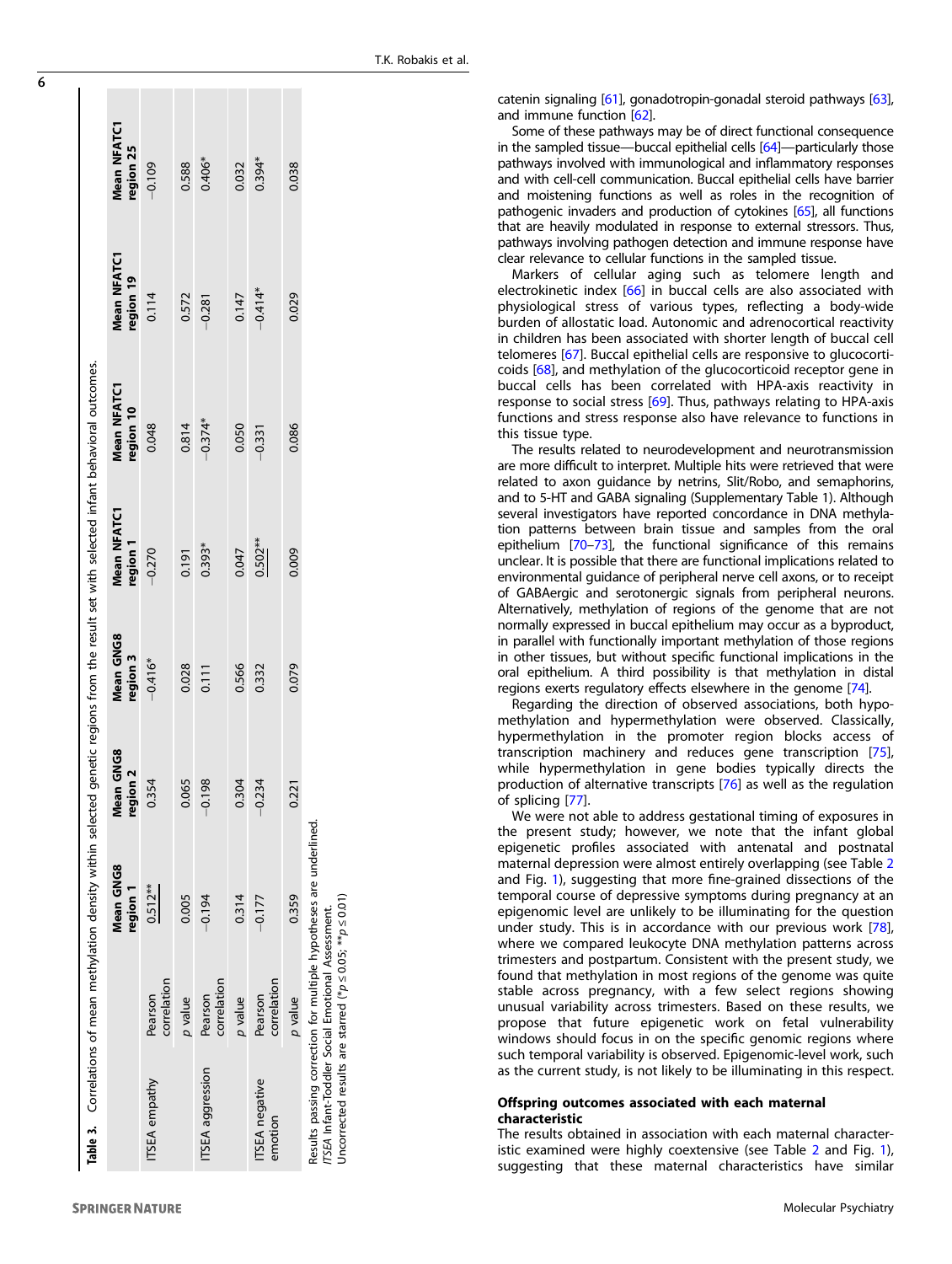developmental correlates. However, the areas of divergence are instructive.

Maternal depression in pregnancy was associated with the largest number of hits. More regions of infant DNA were alternatively methylated in association with antenatal maternal depressive symptoms than with maternal depressive symptoms measured concurrently with the infant swab. This suggests that the maternal depressive symptoms have a relatively greater impact on the infant epigenome antenatally than postnatally, a formulation consistent with the DoHAD hypothesis of prenatal programming [\[4,](#page-7-0) [79,](#page-9-0) [80\]](#page-9-0).

Intriguingly, maternal childhood maltreatment severity had limited association with socioemotional and behavioral outcomes in toddlers, in contrast to maternal depression and attachment style, which were associated with several toddler socioemotional and behavioral outcomes (Fig. [2](#page-4-0)). It is possible that behavioral effects of maternal history of childhood maltreatment appear in dimensions that were not measured in this study, or that they might emerge at a later point in child development. We have elsewhere reported, and others have found, important associations of maternal history of childhood maltreatment with child behavioral outcomes at ages beyond 18 months [\[30,](#page-8-0) [31](#page-8-0), [33](#page-8-0)].

Despite the divergence in their associations with the infant socioemotional and behavioral outcomes measured in this study, the result set for altered DNA methylation in association with maternal history of childhood maltreatment was equivalent in size to the result set for maternal depression. This suggests that even in the absence of an observable behavioral phenotype in toddlers, there are already patterns of events occurring on the molecular level that may prefigure later, clinically observable outcomes. Alternatively, it is possible that maternal history of childhood maltreatment is associated with behavioral or physiological outcomes in toddlers that were not captured by the ITSEA.

These results, while suggestive and not confirmatory, provide evidence that epigenetic modification of factors involved in behavioral responses can also be observed in peripheral tissues. In addition, they further support and extend our previous reports of powerful associations between maternal attachment security and maternal depressive symptoms specifically in the perinatal period [\[45](#page-8-0), [46\]](#page-8-0), demonstrating highly overlapping epigenetic and behavioral outcomes in offspring in association with maternal depression and insecure attachment, whereas a slightly different set of offspring outcomes was observed in association with maternal history of maltreatment.

#### Epigenetic signatures of maternal characteristics in infant genome are far broader than epigenetic signatures of maternal characteristics in the maternal genome

We previously reported on within-subject associations of psychological variables and DNA methylation signatures in pregnant women [[46](#page-8-0)]. In comparison, the number of associations found between maternal psychological variables and infant DNA methylation signatures was larger by several orders of magnitude. This parallels an earlier study showing that maternal depressive symptoms were associated with altered DNA methylation in infant cord blood T cells, but not in T cells from the mothers themselves [\[81\]](#page-9-0). Together with other related work  $[82-84]$  $[82-84]$  $[82-84]$ , these findings support the hypothesis that DNA methylation signatures are related most directly to environmental influences (in this case, environmental factors related to the mother's experiences and behavior) and less directly to measurable characteristics of the individual.

# Methodological differences from previous work

We note that there have been several previous array-based investigations of associations between maternal antenatal depression and infant DNA methylation [\[85](#page-9-0)–[88](#page-9-0)]. All were performed on neonatal cord blood using the Illumina Infinium 450 K Beadchip. All reported either zero or a small, single- or double-digit number of associated DMRs, despite larger sample sizes than in our study in two cases.

7

The reasons for these discrepant results are not obvious, but we note several major methodological differences from previous work that may be relevant. First, we used next-generation sequencing, which yields precise, digital, sequence-based, strand-specific data, rather than the array approach, which is prone to errors introduced by probe cross-reactivity as well as stochastic variation in background fluorescence signal. Second, we obtained highquality clinical data, including structured psychiatric interviews and assessments of childhood trauma and attachment insecurity on all mothers. Third, we used buccal cells, which have >95% cell type purity, rather than cord blood, which contains mixed blood cell lineages. Fourth, our DNA was obtained from infants at 6 months rather than at delivery. Fifth, our analytical strategy capitalized on the fact that transcriptional regulation by DNA methylation is often generated by clusters of methyl groups. We thus incorporated clustering information into our algorithm as a signal of biological significance, while analyses of array data more typically designate predetermined genomic regions as significantly differentially methylated or not, relying on the strength of the difference in methylation density signal to indicate significance.

We speculate that the tissue type purity and sliding-window based analysis may be the most relevant factors contributing to the return of our large number of positive results. Given the variability in epigenetic profiles among different tissues [\[49](#page-8-0), [50\]](#page-8-0), the use of a sample that contains mixed cell types runs the risk of diluting any signal beyond the possibility of discovery. For the analysis, relying on signal strength differences alone to indicate significance, as with the array data, means that a very large signal strength difference is required to overcome the statistical correction for large numbers of hypothesis tests, thus potentially missing many true positives. Our approach enabled us to avoid both these pitfalls.

We also note that a major advance in our study is that we were able to obtain confirmatory correlations of infant epigenetic markings with behavioral phenotypes at a later developmental timepoint, thus providing initial evidence to support the validity of the results obtained.

## Association between infant DNA methylation patterns and toddler behavioral outcomes

Our working hypothesis was that alternative methylation patterns of infant genes would be a mediator of the causal pathway from maternal characteristics to offspring development. Having identified associations between maternal variables and infant DNA methylation patterns, a next step would be to test the DNA methylation results for mediation. However, it is not feasible to conduct mediation analyses in which the hypothesized mediator is a group of tens of thousands of individual results. Instead, we chose candidate genes and determined whether there was an association between the observed methylation patterns and behavioral outcomes.

While this result is not conclusive, it does demonstrate associations between DNA methylation patterns and offspring behavioral outcomes that are consistent with mediation of the association between maternal characteristics and offspring behavioral outcomes by alterations in patterns of DNA methylation.

We chose two candidate genes, GNG8 and NFATC1, based both on their inclusion within the most frequently identified molecular signaling pathway, the Wnt pathway, and on the fact that each of these genes contained regions that were significantly associated with each of the three maternal characteristics we examined.

GNG8, which codes for a subunit of a guanine nucleotide binding protein, acts as a modulator or transducer in various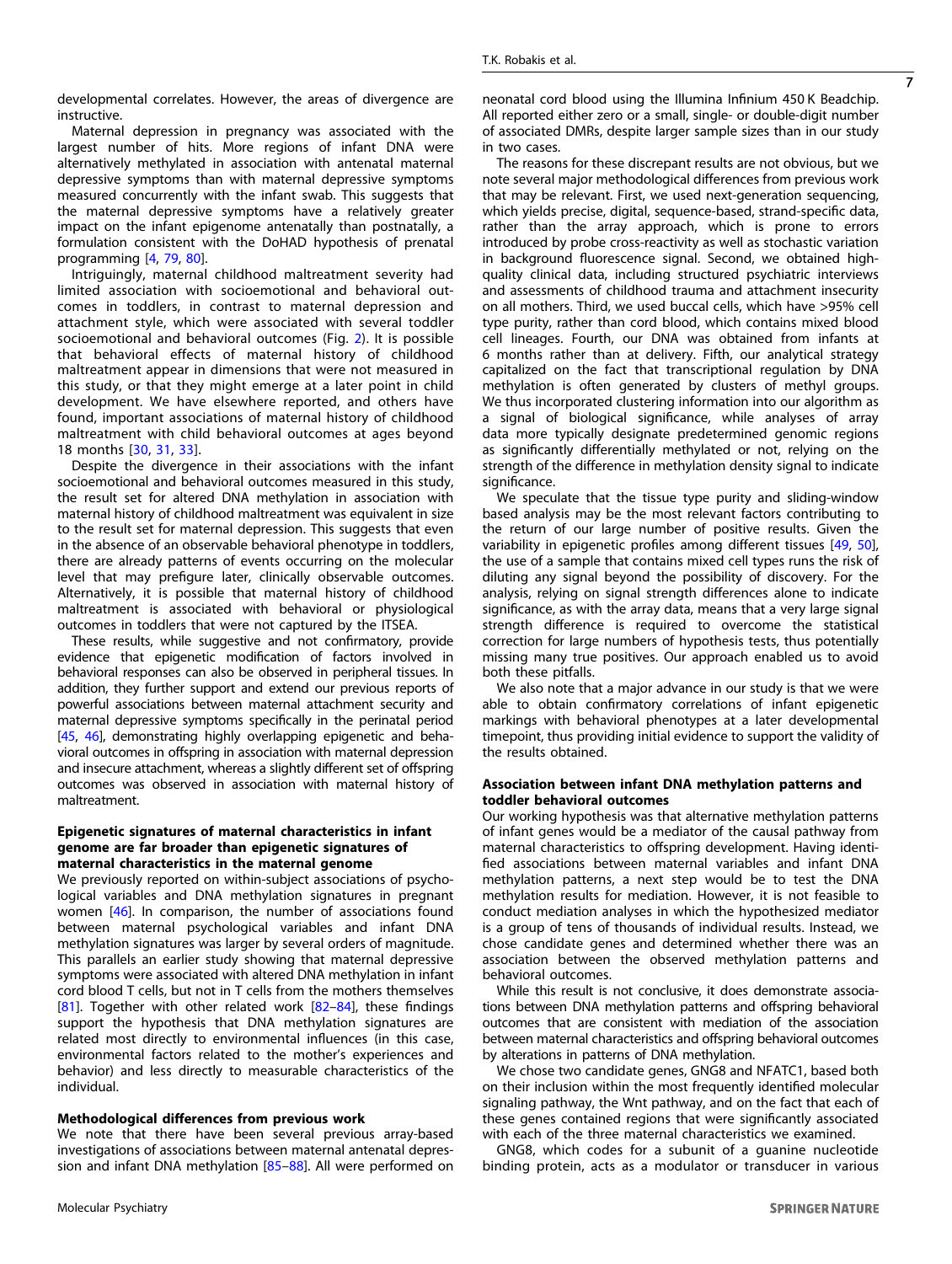<span id="page-7-0"></span>G-coupled transmembrane signaling systems. NFATC1, a nuclear factor of activated T cells, codes for a DNA-binding transcription complex playing a central role in inducible gene transcription during immune response. Both demonstrated uncorrected associations of infant DNA methylation density with one or more of the selected toddler behavioral outcomes, in addition to their association with the maternal characteristics, although only one region within GNG8 survived multiple testing correction. This suggests that in principle, these factors, acting in concert with the many other factors identified in this work, could play a causal role in the processes by which maternal psychiatric, personality, and life history characteristics shape early development.

#### Strengths and limitations

We should note four limitations of this study. First, the tissue we examined is, by necessity, peripheral, and may not reflect processes occurring in the central nervous system. Second, the study design is observational; thus, we can only describe associations, and cannot draw causal inferences. Third, the sample size is small, and although it is racially and socioeconomically reflective of the San Francisco Bay Area's Peninsula region, it is not typical of the general U.S. population. Fourth, information on psychotherapeutic treatment was not obtained. Finally, we relied on maternal reports of child behavior without corroborating data from other observers. Thus, these data may be influenced by the maternal characteristics under study (although existing work supports the clinical validity of the ITSEA despite the potential for maternal mental health status to affect reporting [[89](#page-9-0)–[91](#page-9-0)]).

Despite these limitations, strengths of the study include behavioral data from offspring, the use of next-generation sequencing rather than less precise array-based methods, broad epigenomic coverage, and the novel statistical and theoretical approach.

#### **CONCLUSIONS**

In this study we show that methylation patterns in the buccal cell DNA of 6-month-old infants are associated with several key maternal characteristics: attachment style, maltreatment history, and depressive symptoms. Genes whose methylation patterns are altered in association with these characteristics include those related to cell-cell communication, developmental patterning, growth, immune function/inflammatory response, and neurotransmission, suggesting that these are important molecular pathways that mediate the physiological effects of infant exposure to the specified maternal characteristics.

We also studied offspring behavioral outcomes in toddlerhood associated with each of the three selected maternal characteristics and found that maternal attachment insecurity and depressive symptoms were similarly associated with offspring aggression and negative emotion at 18 months, while maternal history of childhood maltreatment was not strongly associated with most of the behavioral outcomes measured in the offspring.

Finally, in a proof-of-concept investigation of two candidate genes from the result set, we identified regions of the human infant genome at which DNA methylation patterns are associated both with maternal characteristics and prospectively with toddler behavior. Demonstration of associations of DNA methylation density with toddler socioemotional and behavioral outcomes provides additional evidence for functional significance of the obtained results, and suggests that our result set is a source of candidate molecular factors that could mediate the effects of maternal personality and life history on offspring development.

## DATA AVAILABILITY

Data are accessible at https://fi[gshare.com/articles/dataset/1010i-](https://figshare.com/articles/dataset/1010i-CGATGT_S1_L001_R1_001_fastq_gz/17027099)[CGATGT\\_S1\\_L001\\_R1\\_001\\_fastq\\_gz/17027099](https://figshare.com/articles/dataset/1010i-CGATGT_S1_L001_R1_001_fastq_gz/17027099).

#### **REFERENCES**

- 1. Bar-Sadeh B, Rudnizky S, Pnueli L, Bentley GR, Stöger R, Kaplan A, et al. Unravelling the role of epigenetics in reproductive adaptations to early-life environment. Nat Rev Endocrinol. 2020;16:519–33.
- 2. Gillman MW. Developmental origins of health and disease. N Engl J Med. 2005;353:1848–50. [https://doi.org/10.1056/NEJMe058187.](https://doi.org/10.1056/NEJMe058187)
- 3. Barker DJ. Early growth and cardiovascular disease. Arch Dis Child. 1999;80:305–7.
- 4. Monk C, Lugo-Candelas C, Trumpff C. Prenatal developmental origins of future psychopathology: mechanisms and pathways. Annu Rev Clin Psychol. 2019;15:317–44.
- 5. Boynton-Jarrett R, Wright RJ, Putnam FW, Hibert EL, Michels KB, Forman MR, et al. Childhood abuse and age at menarche. J Adolesc Health. 2013;52:241–7.
- 6. Watson LF, Taft AJ, Lee C. Associations of self-reported violence with age at menarche, first intercourse, and first birth among a national population sample of young Australian women. Women's health issues. 2007;17:281–9.
- 7. Ellis BJ. Timing of pubertal maturation in girls: an integrated life history approach. Psychological Bull. 2004;130:920.
- 8. Remsberg KE, Demerath EW, Schubert CM, Chumlea WC, Sun SS, Siervogel RM. Early menarche and the development of cardiovascular disease risk factors in adolescent girls: the Fels Longitudinal Study. J Clin Endocrinol Metab. 2005;90:2718–24.
- 9. Boden JM, Fergusson DM, John Horwood L. Early motherhood and subsequent life outcomes. J Child Psychol Psychiatry. 2008;49:151–60.
- 10. Henretta JC, Grundy EM, Okell LC, Wadsworth ME. Early motherhood and mental health in midlife: a study of British and American cohorts. Aging Ment Health. 2008;12:605–14.
- 11. Mollborn S, Morningstar E. Investigating the relationship between teenage childbearing and psychological distress using longitudinal evidence. J health Soc Behav. 2009;50:310–26.
- 12. Shonkoff JP, Boyce WT, McEwen BS. Neuroscience, molecular biology, and the childhood roots of health disparities: building a new framework for health promotion and disease prevention. JAMA. 2009;301:2252–9. [https://doi.org/10.1001/](https://doi.org/10.1001/jama.2009.754) [jama.2009.754](https://doi.org/10.1001/jama.2009.754).
- 13. Hane AA, Henderson HA, Reeb‐Sutherland BC, Fox NA. Ordinary variations in human maternal caregiving in infancy and biobehavioral development in early childhood: a follow‐up study. Developmental Psychobiol. 2010;52:558–67.
- 14. Bernier A, Calkins SD, Bell MA. Longitudinal associations between the quality of mother–infant interactions and brain development across infancy. Child Dev. 2016;87:1159–74.
- 15. Davis EP, Stout SA, Molet J, Vegetabile B, Glynn LM, Sandman CA, et al. Exposure to unpredictable maternal sensory signals influences cognitive development across species. Proc Natl Acad Sci USA. 2017;114:10390-5.
- 16. Kundakovic M, Champagne FA. Early-life experience, epigenetics, and the developing brain. Neuropsychopharmacology. 2015;40:141–53.
- 17. Ng FFY, Tamis-LeMonda CS, Sze INL. Parenting among Mainland Chinese immigrant mothers in Hong Kong. In: Parental roles and relationships in immigrant families. Cham: Springer; 2018. p. 147–67.
- 18. Armstrong-Carter E, Trejo S, Hill LJ, Crossley KL, Mason D, Domingue BW. The earliest origins of genetic nurture: the prenatal environment mediates the association between maternal genetics and child development. Psychological Sci. 2020;31:781–91.
- 19. Bosquet Enlow M, Devick KL, Brunst KJ, Lipton LR, Coull BA, Wright RJ. Maternal lifetime trauma exposure, prenatal cortisol, and infant negative affectivity. Infancy. 2017;22:492–513.
- 20. Aristizabal MJ, Anreiter I, Halldorsdottir T, Odgers CL, McDade TW, Goldenberg A, et al. Biological embedding of experience: a primer on epigenetics. Proc Natl Acad Sci USA. 2020;117:23261–9.
- 21. Weaver IC, Cervoni N, Champagne FA, D'Alessio AC, Sharma S, Seckl JR, et al. Epigenetic programming by maternal behavior. Nat Neurosci. 2004;7:847–54.
- 22. Weaver IC, Champagne FA, Brown SE, Dymov S, Sharma S, Meaney MJ, et al. Reversal of maternal programming of stress responses in adult offspring through methyl supplementation: altering epigenetic marking later in life. J Neurosci. 2005;25:11045–54.
- 23. Naumova OY, Hein S, Suderman M, Barbot B, Lee M, Raefski A, et al. Epigenetic patterns modulate the connection between developmental dynamics of parenting and offspring psychosocial adjustment. Child Dev. 2016;87:98–110.
- 24. Suderman M, McGowan PO, Sasaki A, Huang TC, Hallett MT, Meaney MJ, et al. Conserved epigenetic sensitivity to early life experience in the rat and human hippocampus. Proc Natl Acad Sci USA. 2012;109:17266–72.
- 25. Smearman EL, Almli LM, Conneely KN, Brody GH, Sales JM, Bradley B, et al. Oxytocin receptor genetic and epigenetic variations: association with child abuse and adult psychiatric symptoms. Child Dev. 2016;87:122–34.
- 26. Non AL, Hollister BM, Humphreys KL, Childebayeva A, Esteves K, Zeanah CH, et al. DNA methylation at stress-related genes is associated with exposure to early life institutionalization. Am J Phys Anthropol 2016;161:84–93.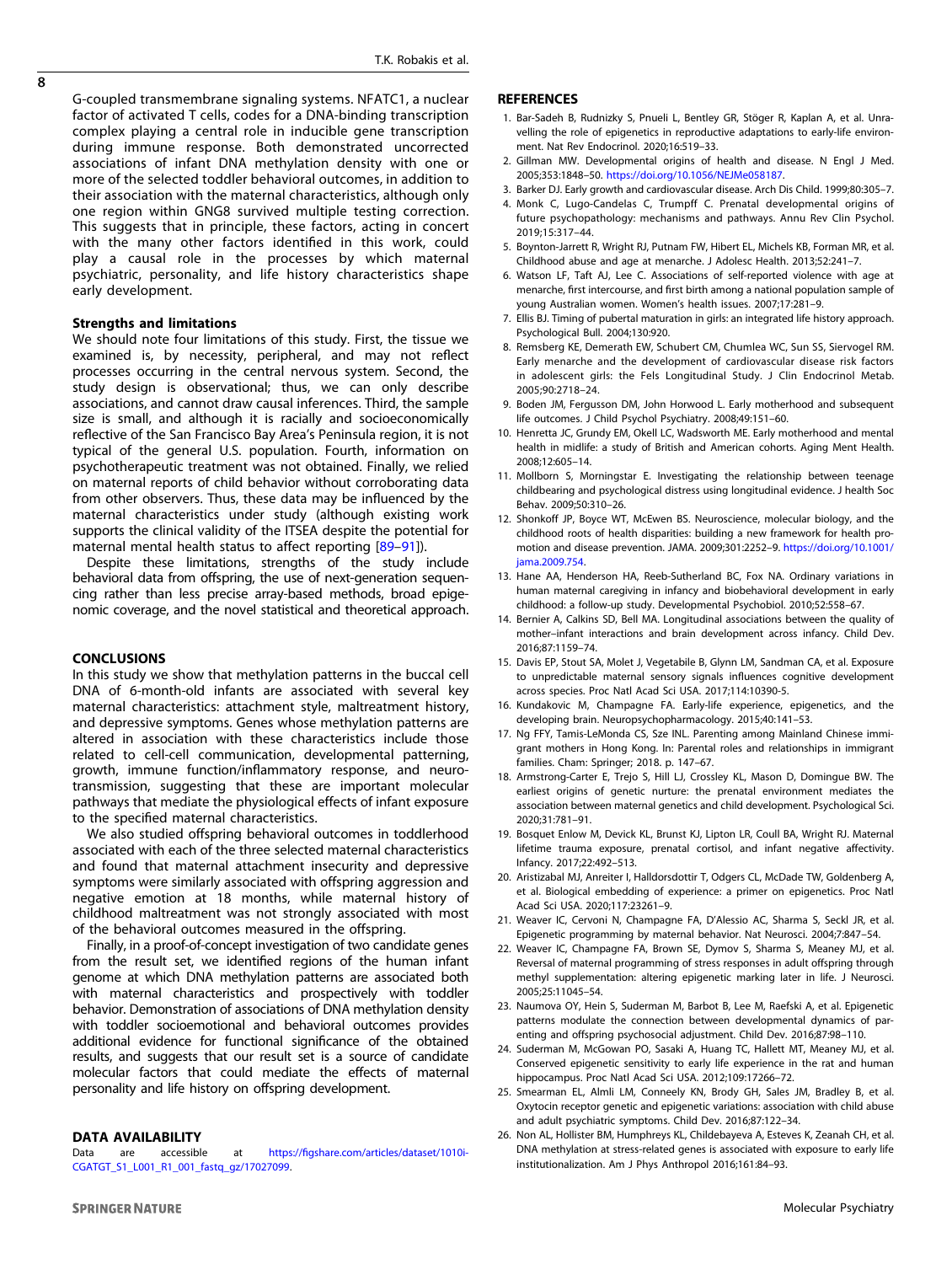- <span id="page-8-0"></span>27. Labonte B, Suderman M, Maussion G, Navaro L, Yerko V, Mahar I, et al. Genome-wide epigenetic regulation by early-life trauma. Arch Gen Psychiatry. 2012;69:722–31.
- 28. Essex MJ, Thomas Boyce W, Hertzman C, Lam LL, Armstrong JM, Neumann S, et al. Epigenetic vestiges of early developmental adversity: childhood stress exposure and DNA methylation in adolescence. Child Dev. 2013;84:58–75.
- 29. Provenzi L, Brambilla M, Scotto di Minico G, Montirosso R, Borgatti R. Maternal caregiving and DNA methylation in human infants and children: systematic review. Genes, Brain Behav. 2020;19:e12616.
- 30. Roth MC, Humphreys KL, King LS, Mondal S, Gotlib IH, Robakis TK. Attachment security in pregnancy mediates the association between maternal childhood maltreatment and emotional and behavioral problems in offspring. Child Psychiatry Hum Dev. 2021;52:966–77.
- 31. Cooke JE, Racine N, Plamondon A, Tough S, Madigan S. Maternal adverse childhood experiences, attachment style, and mental health: pathways of transmission to child behavior problems. Child Abus Negl. 2019;93:27–37.
- 32. Goodman SH, Rouse MH, Connell AM, Broth MR, Hall CM, Heyward D. Maternal depression and child psychopathology: a meta-analytic review. Clin Child Fam Psychol Rev. 2011;14:1–27.
- 33. Hetherington E, Racine N, Madigan S, McDonald S, Tough S. Relative contribution of maternal adverse childhood experiences to understanding children's externalizing and internalizing behaviours at age 5: findings from the All Our Families cohort. CMAJ Open. 2020;8:E352.
- 34. Thomas-Argyriou JC, Letourneau N, Dewey D, Campbell TS, Giesbrecht GF, APrON Study Team. The role of HPA-axis function during pregnancy in the intergenerational transmission of maternal adverse childhood experiences to child behavior problems. Dev Psychopathol. 2021;33:284–300.
- 35. First MB. Structured clinical interview for the DSM (SCID). In: Cautin RL, Lilienfeld SO, editors. The encyclopedia of clinical psychology. Hoboken, NJ: John Wiley and Sons; 2014. p. 1–6.
- 36. Cox JL, Holden JM, Sagovsky R. Detection of postnatal depression: development of the 10-item Edinburgh Postnatal Depression Scale. Br J Psychiatry. 1987;150:782–6.
- 37. Bernstein DP, Stein JA, Newcomb MD, Walker E, Pogge D, Ahluvalia T, et al. Development and validation of a brief screening version of the Childhood Trauma Questionnaire. Child AbusNegl. 2003;27:169–90.
- 38. Feeney JA, Noller P, Hanrahan M. Assessing adult attachment. In: Sperling MB, Berman WH, editors. Attachment in adults: clinical and developmental perspectives. New York: Guilford Press; 1994. p. 128–52.
- 39. Carter AS, Briggs-Gowan MJ, Jones SM, Little TD. The infant–toddler social and emotional assessment (ITSEA): Factor structure, reliability, and validity. J Abnorm Child Psychol. 2003;31:495–514.
- 40. Zubaran C, Schumacher M, Roxo MR, Foresti K. Screening tools for postpartum depression: validity and cultural dimensions. Afr J Psychiatry. 2010;13:357–65.
- 41. Alexander R, Feeney J, Hohaus L, Noller P. Attachment style and coping resources as predictors of coping strategies in the transition to parenthood. Pers Relatsh. 2001;8:137–52.
- 42. Stein H, Koontz AD, Fonagy P, Allen JG, Fultz J, Brethour JR, et al. Adult attachment: what are the underlying dimensions?. Psychol Psychother. 2002;75:77–91.
- 43. Axfors C, Sylvén S, Skalkidou A, Ramklint M. Psychometric properties of the attachment style questionnaire in Swedish pregnant women: short and full versions. J Reprod Infant Psychol. 2017;35:450–61.
- 44. Gibson J, McKenzie‐McHarg K, Shakespeare J, Price J, Gray R. A systematic review of studies validating the Edinburgh Postnatal Depression Scale in antepartum and postpartum women. Acta Psychiatr Scand. 2009;119:350–64.
- 45. Robakis TK, Williams KE, Crowe S, Lin KW, Gannon J, Rasgon NL. Maternal attachment insecurity is a potent predictor of depressive symptoms in the early postnatal period. J Affect Disord. 2016;190:623.
- 46. Robakis TK, Zhang S, Rasgon NL, Li T, Wang T, Roth MC, et al. Epigenetic signatures of attachment insecurity and childhood adversity provide evidence for role transition in the pathogenesis of perinatal depression. Transl Psychiatry. 2020;10:1–14.
- 47. Harris PA, Taylor R, Minor BL, Elliot V, Fernandez M, O'Neal L.REDCap Consortium. The REDCap consortium: building an international community of software partners. J Biomed Inform. 2019;95:103208. [https://doi.org/10.1016/j.jbi.2019.103208.](https://doi.org/10.1016/j.jbi.2019.103208)
- 48. Harris PA, Taylor R, Thielke R, Payne J, Gonzales N, Conde JG. Research electronic data capture (REDCap)—a metadata-driven methodology and workflow process for providing translational research informatics support. J Biomed Inform. 2009;42:377–81. [https://doi.org/10.1016/j.jbi.2008.08.010.](https://doi.org/10.1016/j.jbi.2008.08.010)
- 49. Lowe R, Gemma C, Beyan H, Hawa MI, Bazeos A, Leslie RD, et al. Buccals are likely to be a more informative surrogate tissue than blood for epigenome-wide association studies. Epigenetics. 2013;8:445–54.
- 50. Lowe R, Slodkowicz G, Goldman N, Rakyan VK. The human blood DNA methylome displays a highly distinctive profile compared with other somatic tissues. Epigenetics. 2015;10:274–81.
- 51. Wang Z, Li X, Jiang Y, Shao Q, Liu Q, Chen B, et al. swDMR: a sliding window approach to identify differentially methylated regions based on whole genome bisulfite sequencing. PLoS ONE. 2015;10:e0132866.

Molecular Psychiatry

- 52. Benjamini Y, Hochberg Y. Controlling the false discovery rate: a practical and powerful approach to multiple testing. J R Stat Soc Ser B. 1995;57:289–300.
- 53. Mi H, Muruganujan A, Ebert D, Huang X, Thomas PD. PANTHER version 14: more genomes, a new PANTHER GO-slim and improvements in enrichment analysis tools. Nucleic Acids Res. 2019;47:D419–26.
- 54. Cheverud J. A simple correction for multiple comparisons in interval mapping genome scans. Heredity. 2001;87:52–8. [https://doi.org/10.1046/j.1365-2540.2001.00901.x.](https://doi.org/10.1046/j.1365-2540.2001.00901.x)
- 55. Conroy S, Pariante CM, Marks MN, Davies HA, Farrelly S, Schacht R, et al. Maternal psychopathology and infant development at 18 months: the impact of maternal personality disorder and depression. J Am Acad Child Adolesc Psychiatry. 2012;51:51–61.
- 56. Suardi F, Moser DA, Sancho Rossignol A, Manini A, Vital M, Merminod G, et al. Maternal reflective functioning, interpersonal violence-related posttraumatic stress disorder, and risk for psychopathology in early childhood. Attachment Hum Dev. 2020;22:225–45.
- 57. Carter AS, Garrity-Rokous FE, Chazan-Cohen R, Little C, Briggs-Gowan MJ. Maternal depression and comorbidity: predicting early parenting, attachment security, and toddler social-emotional problems and competencies. J Am Acad Child Adolesc Psychiatry. 2001;40:18–26.
- 58. Karabekiroglu K, Rodopman-Arman A. Parental attachment style and severity of emotional/behavioral problems in toddlerhood. Arch Neuropsychiatry/Noropsikiatri Arsivi. 2011;48:147–54.
- 59. Neuwald MF, Agranonik M, Portella AK, Fleming A, Wazana A, Steiner M, MAVAN Study Team. Transgenerational effects of maternal care interact with fetal growth and influence attention skills at 18 months of age. Early Hum Dev. 2014;90:241–6.
- 60. Whiffen VE, Kerr MA, Kallos‐Lilly V. Maternal depression, adult attachment, and children's emotional distress. Fam Process. 2005;44:93–103.
- 61. Cao-Lei L, Elgbeili G, Massart R, Laplante DP, Szyf M, King S. Pregnant women's cognitive appraisal of a natural disaster affects DNA methylation in their children 13 years later: Project Ice Storm. Transl Psychiatry. 2015;5:e515. [https://doi.org/](https://doi.org/10.1038/tp.2015.13) [10.1038/tp.2015.13](https://doi.org/10.1038/tp.2015.13).
- 62. Garg E, Chen LI, Nguyen TT, Pokhvisneva I, Chen LM, Unternaehrer E, Mavan Study Team. The early care environment and DNA methylome variation in childhood. Dev Psychopathol. 2018;30:891–903.
- 63. Moore SR, McEwen LM, Quirt J, Morin A, Mah SM, Barr RG, et al. Epigenetic correlates of neonatal contact in humans. Dev Psychopathol. 2017;29:1517–38.
- 64. Theda C, Hwang SH, Czajko A, Loke YJ, Leong P, Craig JM. Quantitation of the cellular content of saliva and buccal swab samples. Sci Rep. 2018;8:6944. [https://doi.org/10.1038/s41598-018-25311-0.](https://doi.org/10.1038/s41598-018-25311-0)
- 65. Groeger S, Meyle J. Oral mucosal epithelial cells. Front Immunol. 2019;10. [https://](https://doi.org/10.3389/fimmu.2019.00208) doi.org/10.3389/fi[mmu.2019.00208.](https://doi.org/10.3389/fimmu.2019.00208)
- 66. Kyrylenko I, Fajda O, Drach O, Popel' S, Popel' R, Zukow W. Relationships between Electrokinetic Index of buccal epithelium and some functional and metabolic parameters at men with chronic pyelonephrite. J Educ, Health Sport. 2016;6:302–14. [http://www.ojs.ukw.edu.pl/index.php/johs/article/view/3369/4685.](http://www.ojs.ukw.edu.pl/index.php/johs/article/view/3369/4685)
- 67. Kroenke CH, Epel E, Adler N, Bush NR, Obradovic J, Lin J. et al. Autonomic and adrenocortical reactivity and buccal cell telomere length in kindergarten children. Psychosom Med. 2011;73:533–40. [https://doi.org/](https://doi.org/10.1097/PSY.0b013e318229acfc) [10.1097/PSY.0b013e318229acfc.](https://doi.org/10.1097/PSY.0b013e318229acfc)
- 68. Fowkes RC, Moradi-Bidhendi N, Branceleone V, Zariwala MG, Brady D, Jessop DS, et al. Annexin-A1 protein and its relationship to cortisol in human saliva. Psychoneuroendocrinology. 2013;38:722–7.
- 69. Edelman S, Shalev I, Uzefovsky F, Israel S, Knafo A, Kremer I, et al. Epigenetic and genetic factors predict women's salivary cortisol following a threat to the social self. PLoS ONE. 2012;7:e48597.
- 70. Smith AK, Kilaru V, Klengel T, Mercer KB, Bradley B, Conneely KN, et al. DNA extracted from saliva for methylation studies of psychiatric traits: evidence tissue specificity and relatedness to brain. Am J Med Genet Part B: Neuropsychiatr Genet. 2015;168:36–44.
- 71. Lowe R, Gemma C, Beyan H, Hawa MI, Bazeos A, Leslie RD, et al. Buccals are likely to be a more informative surrogate tissue than blood for epigenome-wide association studies. Epigenetics. 2013;8:445–54.
- 72. Thompson TM, Sharfi D, Lee M, Yrigollen CM, Naumova OY, Grigorenko EL. Comparison of whole-genome DNA methylation patterns in whole blood, saliva, and lymphoblastoid cell lines. Behav Genet. 2013;43:168–76.
- 73. Braun PR, Han S, Hing B, Nagahama Y, Gaul LN, Heinzman JT, et al. Genome-wide DNA methylation comparison between live human brain and peripheral tissues within individuals. Transl Psychiatry. 2019;9:1–10.
- 74. Stadler MB, Murr R, Burger L, Ivanek R, Lienert F, Schöler A, et al. DNAbinding factors shape the mouse methylome at distal regulatory regions. Nature. 2011;480:490–5.
- 75. Boyes J, Bird A. Repression of genes by DNA methylation depends on CpG density and promoter strength: evidence for involvement of a methyl-CpG binding protein. EMBO J. 1992;11:327–33.